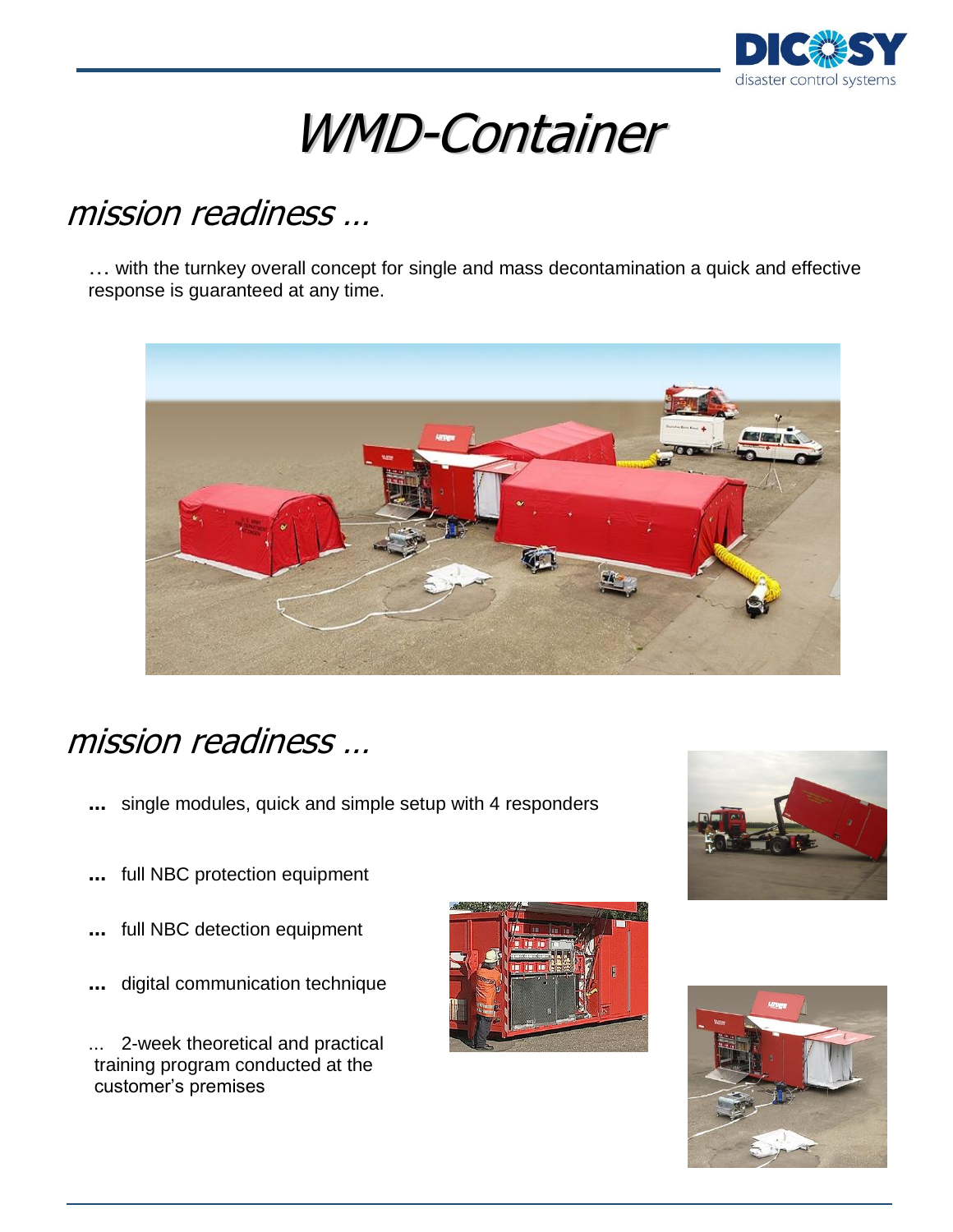

### mission readiness …

**…** with a modular and flexible system

Modular and flexible stages of expansion: Set up with 4 responders: After 10 minutes decontamination of individual and injured victims possible

- $yellow =$  shower station
- orange = sewage disposal
- $green =$  water supply
- $light blue = equipment storage$ 
	- $dark blue =$  roll carriers



After another **30 minutes – 4 responders** set up the Unit for Mass decontamination

- $\bullet$  yellow = Basic module for individual Decon (small incident scenario)
- red = Modular expansion for mass Decon (mass decontamination scenario)
- $green =$  Modular expansion for medical treatment, (command and control)

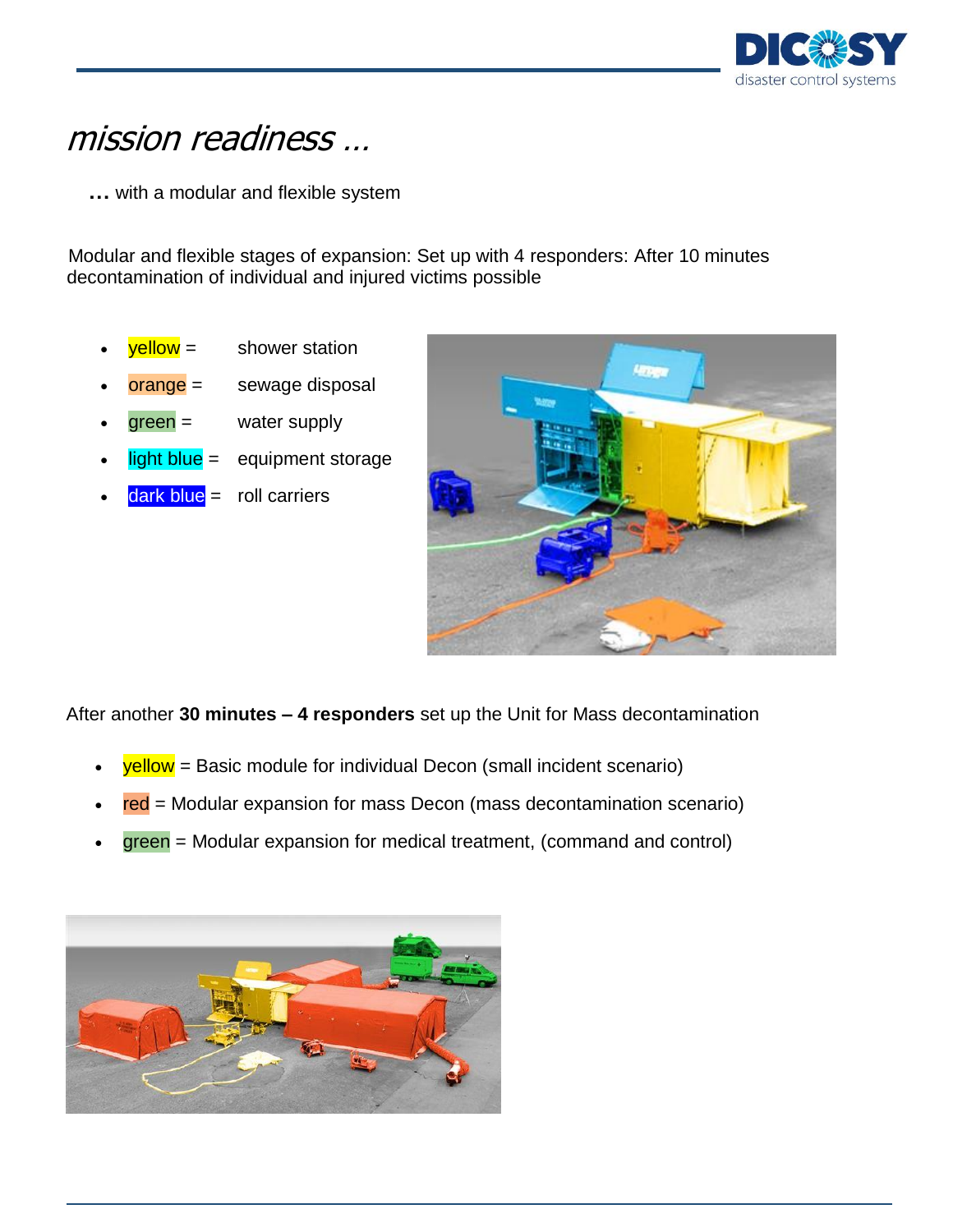

### mission readiness …

.... because the right equipment (with more than 3000 individual parts) is at your hands



### **Detection:**

- IMS
- PID
- ACAD
- ICAM
- Sampling kit

### **Protection**

- Level A and B Hazmat suits
- **Overgarments**
- Ballistic vests

#### **Communication**

- Portable radios
- Satellite phones
- GPS

#### **Decontamination**

- Individual Decontamination
- Decontamination of injured casualties
- Self decontamination of the task force
- Mass decontamination